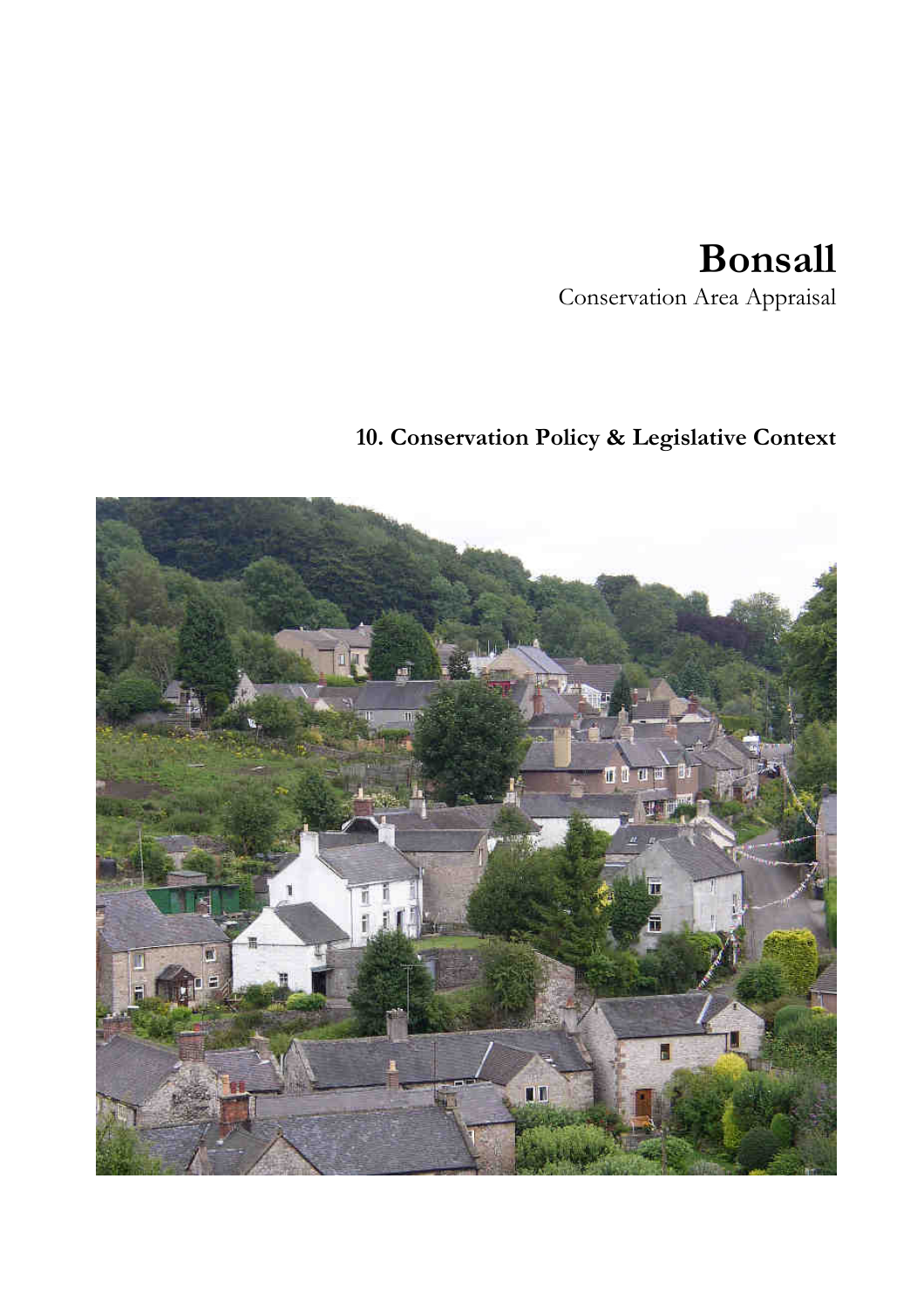#### **CONSERVATION POLICIES**

#### **NATIONAL PLANNING GUIDANCE**

#### **Planning Policy Statement 5 : Planning for the Historic Environment**

Planning Policy Statements set out government guidance on planning issues and provide guidance to local planning authorities and others of the operation of the planning system. Local planning authorities must take their guidance into account in preparing their development plans. PPS5 on Planning for the Historic Environment provides guidance specifically in relation to historic assets / historic environment.

The factors to take into consideration when designating (or reviewing) an area are set down in a separate document 'Guidance on Conservation Area Appraisals' published by English Heritage in February 2006.

PPS 5 came into force in March 2010 and replaced the previous Planning Policy Guidance Notes 15 and 16 : Planning and the Historic Environment and Planning and Archaeology. PPS5 creates an integrated approach to the consideration of the historic environment and 'heritage assets' within the planning system – all 'heritage assets' now being within the remit of one planning policy statement.

The terminology 'heritage assets' relates to those parts of the historic environment that have significance because of their archaeological, architectural or artistic interest. Hence a 'heritage asset' (non-designated) can be a building, monument, site, place, area or landscape positively identified as having a degree of significance (including for example a locally listed building). A 'designated' heritage asset includes a World Heritage Site, Listed Building, Scheduled Ancient Monument, Protected Wreck Site, Registered Park and Garden, Registered Battlefield or Conservation Area.

In essence, there are twelve policies contained within PPS5. The policies in the PPS are a material planning consideration which must be taken into account in development management decisions, where relevant. The twelve policies (in brief) are as follows:-

#### **HE1** : **Heritage Assets and Climate Change**

A greater emphasis has been given to the re-use /modification of buildings, securing sustainable development, enhancing energy efficiency etc.

#### **Plan Making Policies**

#### **HE2** : **Evidence Base for Plan Making**

Local Planning Authorities should have evidence about the historic environment/heritage assets in their area; maintain or have access to a Historic Environment Register (held by Derbyshire County Council ); and use evidence to assess heritage assets and the contribution they make. Conservation Area Character Appraisals can significantly contribute to this evidence base.

#### **HE 3: Regional and Local Plan Approaches**

The Regional Spatial Strategy and the Local Development Framework should set out a positive pro-active strategy for conservation and enjoyment of the historic environment, and the significance and contribution of the heritage assets.

#### **HE4**: **Permitted Development and Article 4 Directions**

Local Planning Authorities should consider the use of Article 4 Directions if exercising permitted development rights would undermine the aims for the historic environment.

#### **HE5: Monitoring Indicators**

Local Planning Authorities should consider how best to monitor the impact of their planning policies and decisions on the historic environment, including attention to where heritage assets are at risk of loss or decay.

#### **Development Management**

#### **HE6**: **Information Requirements for Applications for Consent Affecting Heritage Assets**

Applicants should provide a description of the significance of the heritage asset affected and the contribution of the setting to that significance. The level of detail should be proportionate to the importance of the asset and no more than is sufficient to understand the potential impact of the works. Information together with an assessment of the impact of the proposal should be set out in the application. Local Planning Authorities should not validate applications where the significance of the heritage asset cannot be adequately understood.

#### **HE7**: **Policy Principles Guiding the Determination of Applications for Consent Relating to All Heritage Assets.**

In making decisions on planning, listed building or Conservation Area Consent applications Local Planning Authorities should:-

Identify and assess the significance of any element of the historic environment affected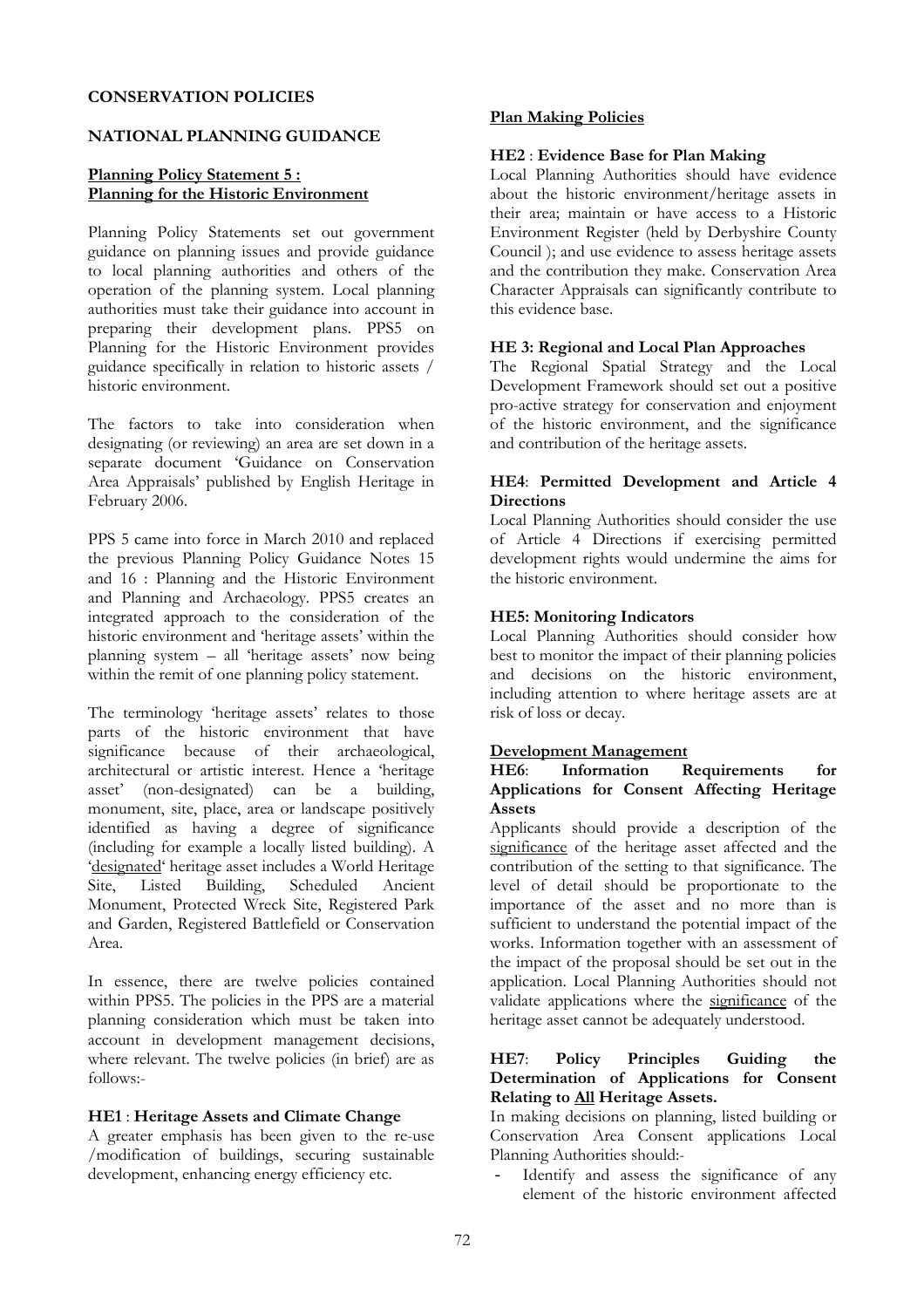by the proposal (including setting) and should take account of the evidence provided, designation records, the HER record, the heritage asset itself, the outcome of consultations and where appropriate, expert advice.

- Take into account the nature of the significance of the heritage asset and the value it holds for this and future generations
- Seek the views of the community if the heritage asset has a special significance to the community. Take into account the desirability of sustaining and enhancing the significance of the heritage asset and the positive contribution<br>that conservation can make to the that conservation can make to the establishment and maintenance of sustainable communities and economic vitality.
- Take into account new development making a positive contribution to the character and local distinctiveness of the historic environment. Consideration of design should include scale, height, massing, alignment, materials and use.
- Where evidence of deliberate neglect or damage has been undertaken in hope of obtaining consent, this should not be taken into account in any decision.
- Where loss of significance is justified on the merits of new development, new development should not be permitted without taking reasonable steps to ensure the development will proceed after the loss has occurred – by planning conditions or obligations.

**HE8**: **Additional Policy Principle Guiding the Consideration of Applications for Consent Relating to Heritage Assets that are not covered by Policy HE9** (i.e. non-designated heritage assets) The effect of an application on the significance of a heritage asset or its setting is a material consideration. Heritage assets are valued components of the historic environment and where a development proposal is subject to detailed preapplication discussions there is a presumption that identification of unidentified heritage assets will take place.

#### **HE9: Additional Policy Principles Guiding the Consideration of Applications for Consent Related to Designated Heritage Assets.**

There should be a presumption in favour of the conservation of designated heritage assets and the more significant the designated heritage asset, the greater its conservation should be. Once lost heritage assets cannot be replaced. Significance can be harmed or lost through alteration/destruction of the heritage asset or development within its setting. Loss affecting any designated asset should have clear and convincing justification. Substantial

harm/loss of a grade II LB, park or garden should be exceptional and to higher status heritage assets wholly exceptional.

Where substantial harm or total loss of significance is proposed Local Planning Authorities should refuse consent unless:

- The substantial harm/loss is necessary in order to deliver substantial public benefits which outweigh the harm/loss
- The nature of the heritage asset prevents all reasonable uses of the site
- No viable use of the heritage asset can be found in the medium term to enable its conservation
- Conservation via grant funding or charitable or public ownership is not possible
- The harm/loss of the heritage asset is outweighed by the benefit of bringing the site back into use.

Local Planning Authorities should require applicants to provide evidence that other potential owners/users have been sought through appropriate marketing and that reasonable endeavours have been made to seek grant, or for charitable institutions / public authorities to take on the asset.

Where a proposal has a harmful impact on the significance of a designated heritage asset (less than substantial) Local Planning Authorities should weigh the public benefit of the proposal and recognise that the greater harm to significance, the greater the justification will be needed for its loss.

Not all elements of a World Heritage Site or Conservation Area will necessarily contribute to its significance and Local Planning Authorities should consider the relative significance of the element affected and its contribution to the World Heritage Site / Conservation Area as a whole. Local Planning Authorities should consider better revealing the significance of those areas where appropriate.

There are many heritage assets with archaeological interest, not currently designated as Scheduled Ancient Monuments, but are of equivalent significance and the absence of designation does not indicate a lower significance. These assets should be considered in the light of policies HE9 and HE10.

#### **HE10: Additional Policy Principles Guiding the Consideration of Applications Affecting the Setting of a Designated Heritage Asset.**

Where proposals affect the setting of a heritage asset, Local Planning Authorities should treat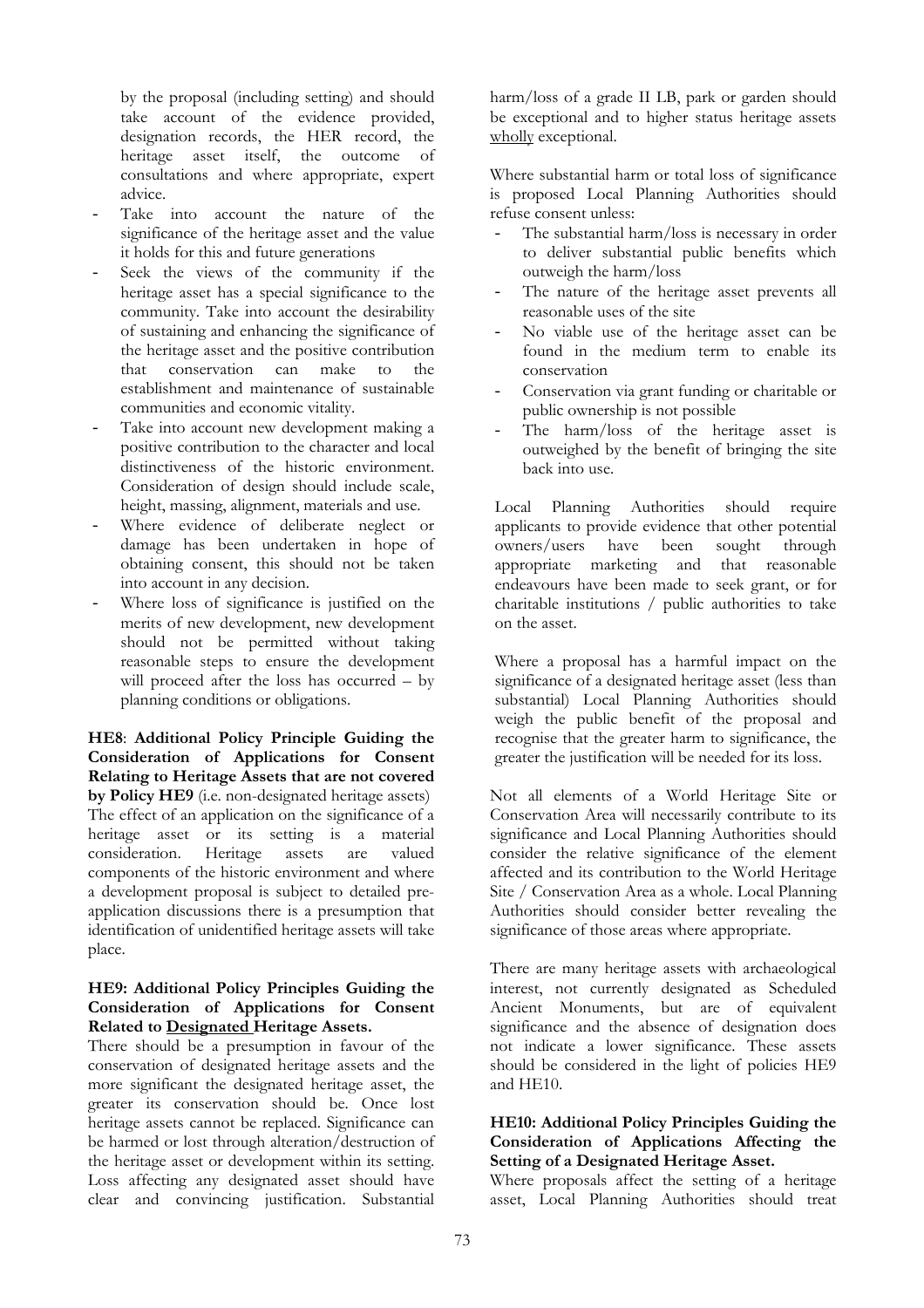favourably those proposals, which preserve the elements of the setting and that make a positive contribution or better reveal the significance of the asset. Local Planning Authorities should weigh any harm against the wider benefits of the application. The greater the negative impact on significance, the greater the benefits needed to justify approval. Local Planning Authorities should take a pro-active role in identifying opportunities for change which enhances or better reveals the significance of the heritage asset.

#### **HE11: Enabling Development**

Local Planning Authorities should assess the benefits of an application for enabling development to secure the future conservation of the heritage asset and outweigh the disbenefits of departing from the development plan.

#### **HE12: Policy Principles Guiding the Recording of Information Related to Heritage Assets**

Documenting /recording a building should not be a factor in deciding the retention of the historic asset. However in investigating the significance of the historic environment, the evidence base can be added to, for future planning and further understanding. Where loss (part or whole) of an historic asset is justified Local Planning Authorities should require the developer to adequately record, and advance understanding, in a timely manner, prior to that loss using planning conditions or obligations as appropriate. Copies of reports etc, should be deposited with the Historic Environment Record and/or local museum /public depository

#### **Historic Environment Planning Practice Guide**

In addition to PPS5, an 'Historic Environment Planning Practice Guide' has been published by English Heritage, the Department of Culture, Media and Sport and the Department of Communities and Local Government. This endeavors to provide pertinent guidance and more detail in respect of, and in conjunction with, the 12 policies in the PPS5. It also replaces the more comprehensive information as detailed in PPG15 (Annex C) and part 6 of the document provides information on making Repairs; Restoration, Additions and Alterations; and Works for Research.

PPS5: Planning for the Historic Environment PS5 – www.communities.gov.uk

Historic Environment Planning Practice Guide www.english-heritage.org.uk

#### **LOCAL PLANNING GUIDANCE**

#### **Derbyshire Dales Local Plan (Adopted November 2005)**

The adopted Local Plan reinforces the view that the quality of the environment, natural and man-made, is an asset to be conserved. It realizes that this can be viewed as a major constraint to development, but that it also offers great opportunities for development to be conceived in harmony with it. Positive conservation policies coupled with a development strategy are needed, so that aims to meet real needs and encourage sustainable realistic developments in conjunction with the environment. are achieved.

The policies below can be found within the **Natural, Historic and Built Environment** section. The most relevant to this Appraisal are noted below.

#### **Policy NBE1**

#### **Sites of International Importance For Nature Conservation**

Planning permission for development within or likely to affect Candidate Special Areas of Conservation, Special Areas of Conservation or Special Protection Areas will only be granted if:

- a.) it is required for the management of the site for nature conservation
- b.) it would not have an adverse impact on the integrity of the siteor;
- c.) there are no alternative solutions to the proposed development and there are imperative reasons of overriding public interest.

Where necessary the Council will impose conditions or seek to negotiate a Section 106 Obligation to secure the special interests of the site.

**NBE 1** is relevant to a southern part of the Bonsall Conservation Area to the east of The Clatterway there is a Special Area of Conservation (SACS).

#### **Policy NBE3.**

#### **Other Sites Of Importance For Nature Conservation**

Planning permission for development within or likely to have a direct or indirect adverse impact upon any other site important for nature conservation including Derbyshire Wildlife Sites, Regionally Important Geological Sites or Local Nature Reserves will only be granted if it can be clearly demonstrated that there are benefits resulting from the development which would outweigh the harm caused to the nature conservation value of the site. Where necessary the Council will impose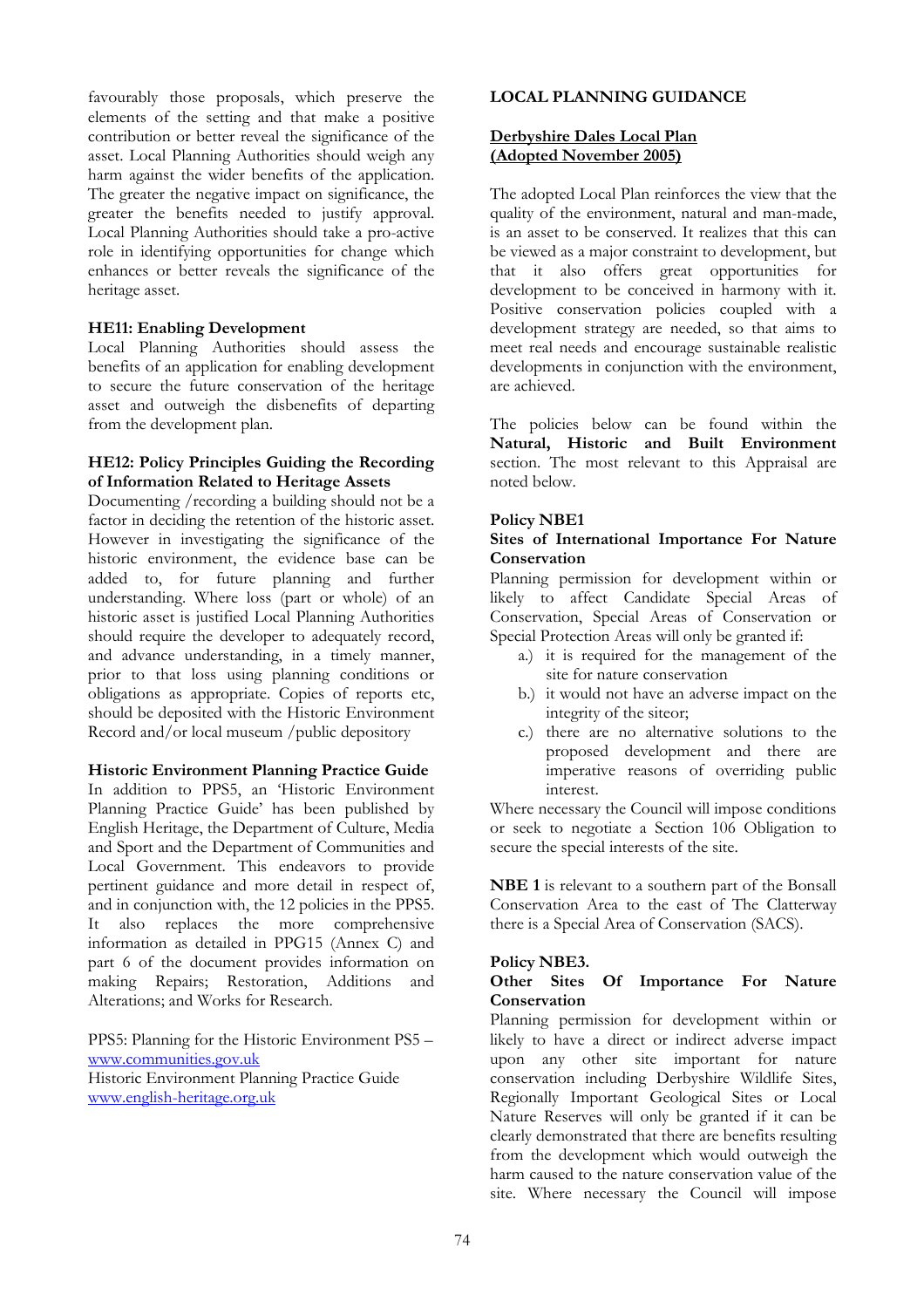conditions or seek to negotiate a Section 106 Obligation to secure appropriate mitigation and/or compensatory measures to protect and enhance the nature conservation interests of the site.

**Policy NBE3** is relevant to part of Bonsall Conservation Area along Ember Lane where there is a Derbyshire Wildlife Site (DWS) and adjacent to the Conservation Area boundary along Ember Lane there is a Regionally Important Geological Site (RIGS).

#### **Policy NBE4**

#### **Protecting Features or Areas of Importance to Wild Flora and Fauna**

Planning permission for development within, or likely to have an adverse impact upon the integrity or continuity of areas or features of importance to wild flora and fauna, will not be granted unless it can be clearly demonstrated that there are benefits resulting from development which would outweigh the importance of the feature to wild flora and fauna.

Where appropriate the Council will impose conditions or seek to negotiate a Section 106 Obligation to secure appropriate long term management, mitigation and  $\int$  or compensatory measures to protect and enhance the importance of the area or feature to wild flora and fauna

#### **Policy NBE5**

#### **Development affecting Species Protected by law or are Nationally Rare**

Planning permission for development likely to have a direct or indirect adverse impact upon species protected by law or identified as nationally rare will only be granted if it can be demonstrated that there is an overriding need for the development and where necessary, mitigation and/or compensatory measures can be put in place that allows the status of the species to be maintained or enhanced.

### **Policy NBE6**

#### **Trees And Woodlands**

Planning permission will only be granted for development likely to have a direct or indirect adverse impact upon trees and woodlands if it can be demonstrated that the justification for the development outweighs their importance for the nature conservation or amenity value. Where any trees are lost as part of a development proposal the Council will impose conditions or seek to negotiate a Section 106 Obligation to replace those that are lost on the basis of three replacements for each one lost.

#### **Policy NBE7**

#### **Features Important in the Landscape**

Planning permission will only be granted for development likely to have an adverse impact upon landscape features such as hedgerows, walls, streams and ponds, where it can be demonstrated that the justification for the development outweighs their importance to the character and appearance of the immediate and wider landscape. In appropriate circumstances the Council will impose conditions or seek to negotiate a S106 Obligation to safeguard the long-term protection and management of such features.

#### **Policy NBE8**

#### **Landscape Character**

Planning permission will only be granted for development that protects or enhances the character, appearance and local distinctiveness of the landscape.

#### **Supplementary Planning Guidance**

In July 2007 Derbyshire Dales District Council adopted Supplementary Planning Guidance for Landscape Character and Design. Bonsall was defined within that document as being within the White Peak Character Area, within a Landscape Type of Limestone Slopes. This is described as 'moderate to steeply sloping pastoral landscape with scattered small plantations, occasional semi-natural woodland and small tree groups around farmsteads and settlements. Further information on Landscape Character can be found in this document.

#### **Policy NBE16**

#### **Development Affecting A Listed Building**

Planning permission for development will only be granted where it does not have an adverse impact upon the special character or setting of a listed building.

#### **Policy NBE17**

#### **Alterations And Extensions To A Listed Building**

Planning permission for development involving alterations or extensions to listed buildings will only be granted where;

- (a) the historic form of the building is retained and;
- (b) any architectural or historically important elements of the building, are retained in largely unaltered form; and
- (c) the proposed design, materials, scale and detailing does not have an adverse impact the character and appearance of the listed building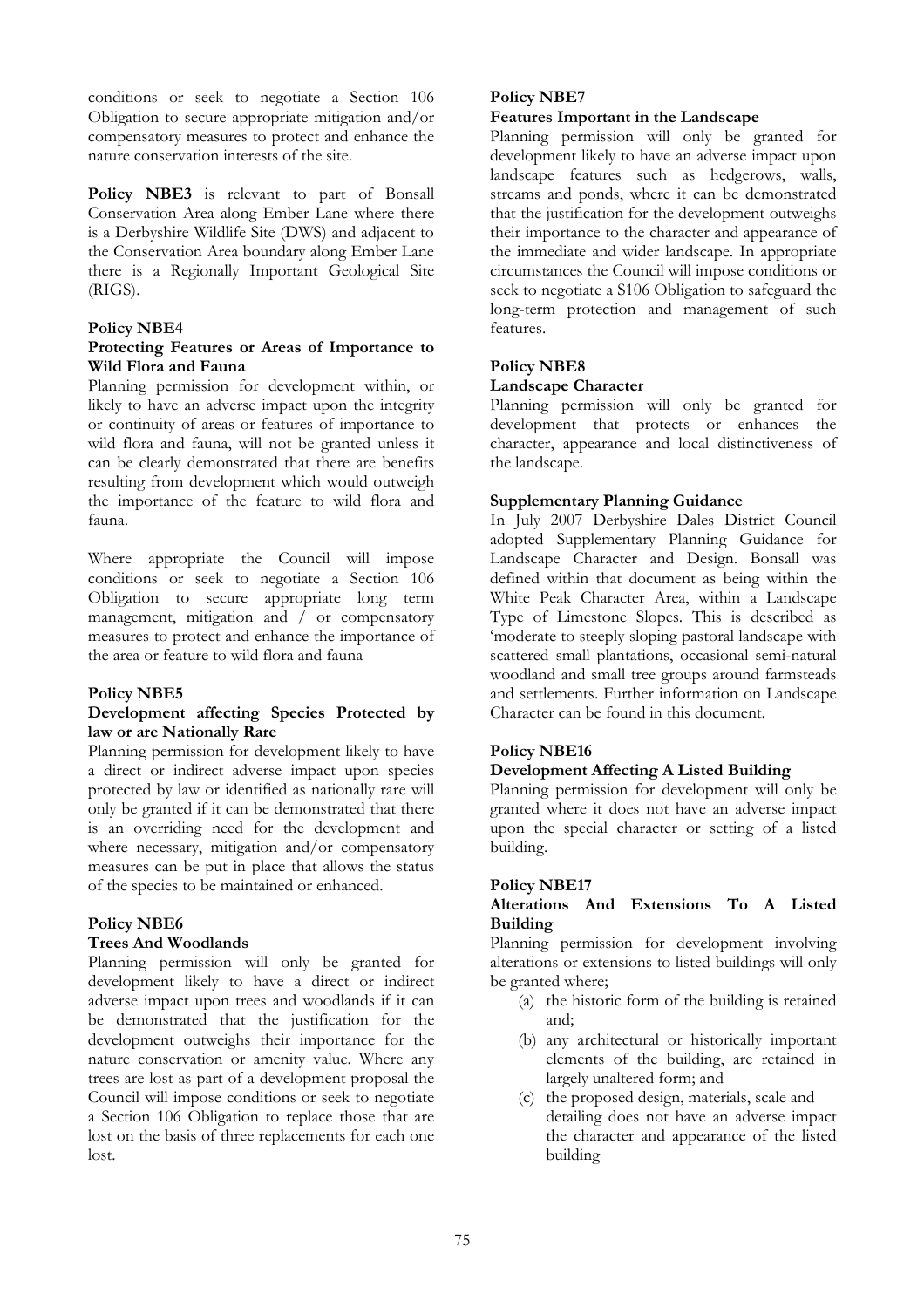#### **Policy NBE18**

#### **Conversion And Changes Of Use Of A Listed Building**

Planning permission for the conversion and/or change of use of a listed building will be granted provided that;

- (a) the original use is no longer appropriate or viable and;
- (b) if the proposed use is not the original use, it is appropriate to the status of the listed building
- (c) the proposal will protect the listed building and its setting

#### **Policy NBE19**

#### **Demolition Of Listed Buildings**

Planning permission for development involving the demolition of a listed building will only be granted where;

- (a) the building is wholly beyond economic repair and:
- (b) it can be demonstrated that every possible effort has been made to continue its current use or find a compatible alternative use that would allow for the retention of the listed building and;
- (c) the application is accompanied by a redevelopment scheme for the site, the merits of which would outweigh the loss of the listed building.

The Council will impose conditions or seek to enter into a Section 106 Obligation to ensure the implementation of the redevelopment scheme at the earliest possible opportunity following demolition of the listed building.

#### **Policy NBE21**

#### **Development Affecting A Conservation Area**

Planning permission for development proposals within or adjacent to a conservation area will be granted provided that they preserve or enhance the character or appearance of the area.

#### **Policy NBE22**

#### **Shop Fronts in Conservation Areas**

Planning permission for the replacement of a shop front within a Conservation Area will only be granted where:-

- (a) the existing shop front has little or no architectural and  $\hat{ }$  or historic value or does<br>not make a contribution of the a contribution of the Conservation Area ; or
- (b) it can be demonstrated that a shop front or architectural and / or historic value or that makes a contribution to the character of

the Conservation Area is wholly beyond repair and restoration; and

(c) the design and appearance of the new shop front preserves or enhances the character or appearance of the Conservation Area.

#### **Policy NBE24**

#### **Archaeological Sites And Heritage Features**

Planning permission will not be granted for development likely to disturb or have an adverse impact upon Scheduled Ancient Monuments or other nationally important archaeological remains or their setting

Planning permission for development likely to disturb or have an adverse impact upon other important archaeological or heritage features, or their setting will only be granted where it can be demonstrated that;

- (a) the feature can be preserved in-situ, or;
- (b) where in-situ preservation is not feasible mitigation measures can be put in place that minimises any adverse impact upon the feature and its setting.

Where appropriate the Council will impose conditions or seek to negotiate a Section 106 Obligation to ensure appropriate investigation and recording, before and during development.

#### **Policy NBE25**

#### **Derwent Valley Mills World Heritage Site**

Planning permission for development within the Derwent Valley Mills World Heritage Site, will only be granted where it does not have an adverse impact upon its character and appearance.

Planning permission for development within the and the Derwent Valley Mills World Heritage Site Buffer Zone will only be granted where it does not have an adverse impact oupon the setting of the World Heritage Site.

**NBE25** is relevant to the southern part of the Clatterway in Bonsall Conservation Area where it falls within the DVMWHS Buffer Zone.

#### **Policy NBE26**

#### **Landscape Design In Association With New Development**

In determining applications for planning permission the Council will consider whether there is a need for the submission, implementation and maintenance of a scheme of landscaping to ensure that the proposed development would integrate with or enhance its surroundings. Where this is considered to be necessary appropriate conditions will be imposed on any planning permission.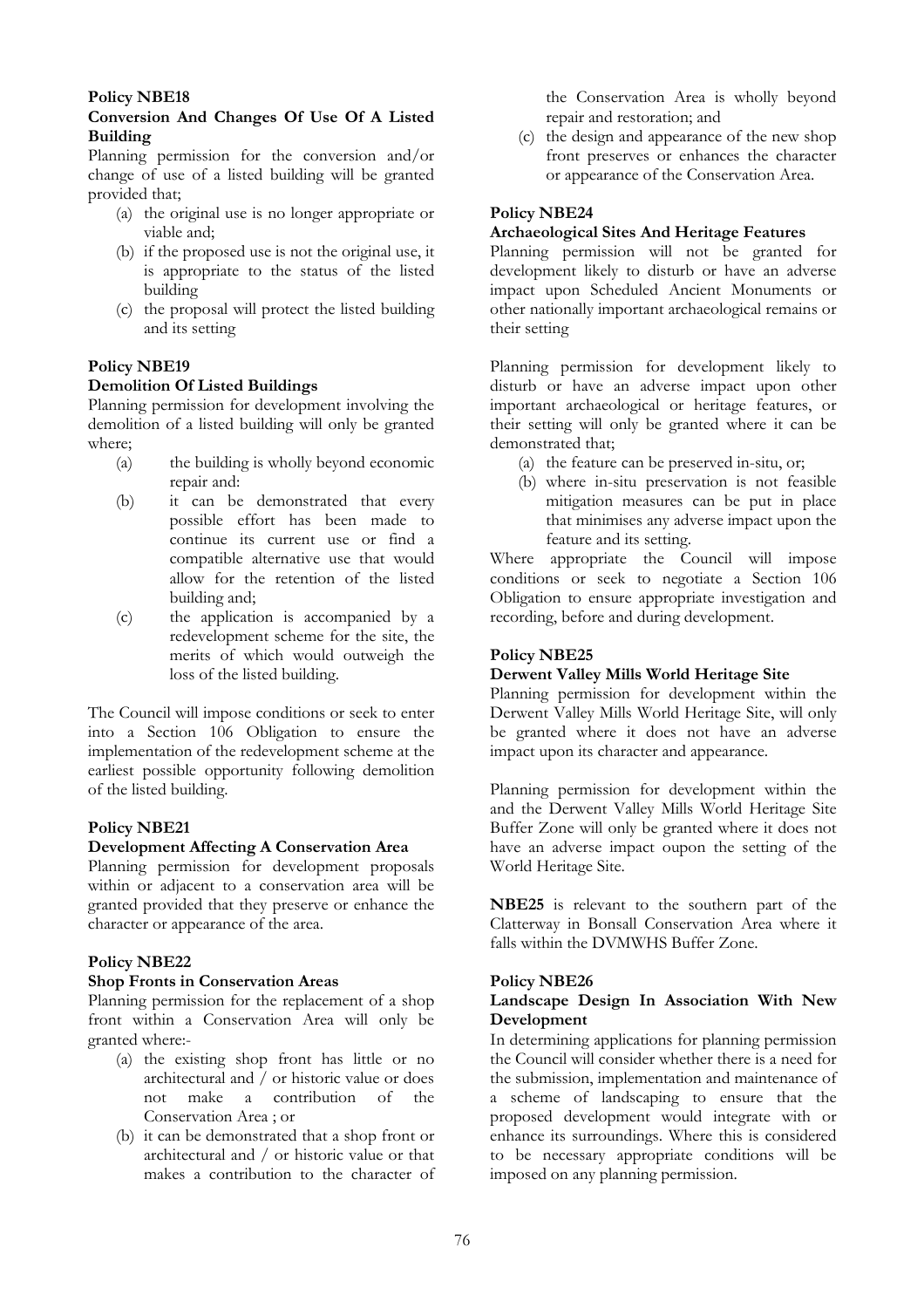Other policies in the Derbyshire Dales Adopted Local Plan will be relevant to Bonsall although they are not all recorded here, where the emphasis is on the built and natural environment of the Conservation Area. Other relevant policies include:-

#### **Strategic Framework policies**

- SF3 Development Conspicuous from the National Park
- SF4 Development in the Countryside
- SF5 Design and Appearance of Development

#### **Housing policies**

- H2 Extensions to Dwellings
- H3 Dependent Persons Units
- H4 Housing Development Outside Settlement Framework Boundaries
- H5 Conversion and Re-use of Buildings to Provide Residential Accommodation Outside Settlement Frameworks
- H6 Replacement Dwellings in the Countryside
- H8 Extending Domestic Curtilages into the **Countryside**
- H9 Design and Appearance of New Housing.
- H12 Alternative Provision for Affordable Housing Outside Settlement Frameworks
- H13 Affordable Housing Exceptional Sites in Rural Areas

#### **Economic & Development Policies**

- EDT4 Other Existing Employment Land & Business Premises
- EDT7 Extension and Expansion of Existing Industrial and Business Land and Premises
- EDT8 Design and Appearance of New Industrial and Business Premises
- EDT12 Haulage Operations
- EDT13 Buildings Associated with Agriculture, Forestry or Other Rural Based Enterprise
- EDT14 Farm Diversification<br>EDT15 New Build Industrial
- EDT15 New Build Industrial and Business Development Outside of Settlement Frameworks
- EDT16 Re-use of Rural Buildings for Industrial and Business Use
- EDT17 Tourist Attractions
- EDT19 Tourist Accommodation Outside Defined Settlement Frameworks.

#### **Town Centre and Retailing policies**

- S6 The Design and Appearance of Shops and Commercial premises
- S11 Individual and Village Shops
- S12 Important Local Services and Facilities

#### **Transportation policies**

TR1 Access Requirements and the Impact of New Development

TR3 Provision for Public Transport

#### **Infrastructure and Community Facilities policies**

- CS3 Provision of New Community Facilities and Services
- CS5 Renewable Energy Installations
- CS6 Wind Turbine Generator Development

#### **Leisure and Recreation policies**

- L9 Safeguarding Public Rights of Way
- L11 Equestrian development
- L12 Potentially Intrusive Sport or Recreation **Activities**

#### **LEGISLATION**

Conservation area designation has always had minimal impact on the individual and successive governments have always sought to ensure that the rights of individuals within conservation areas are not overly constrained, as compared with individuals outside of protected areas. However, erosion of historic fabric within conservation areas over the years has led to some additional controls being made available to protect the overall environment. Conservation Area Consent is required for the total (or substantial) demolition of a building. Following the outcome of the Shimizu case, various works that would previously have constituted partial demolition are not now subject to consent, despite their removal having a potentially detrimental effect on the character or appearance of the area e.g. removal of architectural detail etc.

#### *Development*

The Town & Country Planning (General Permitted Development Order) 1995 indicates the rights of an individual to act without the need for a planning approval. However, some of these rights are withdrawn, or are more limited in their application in conservation areas and national parks, than elsewhere. In October 2008 amendments were introduced to the TCP (GPDO) 1995 by the TCP (GPDO) 2008. The following indicate constraints within a Conservation Area that are **'additional'** to **normal planning requirements** outside a Conservation Area**.** 

Planning permission is required for:-

- An extension to the dwelling-house which would extend beyond a wall forming a side elevation of the original dwelling-house.
- An extension of the dwelling-house which would have more than one storey and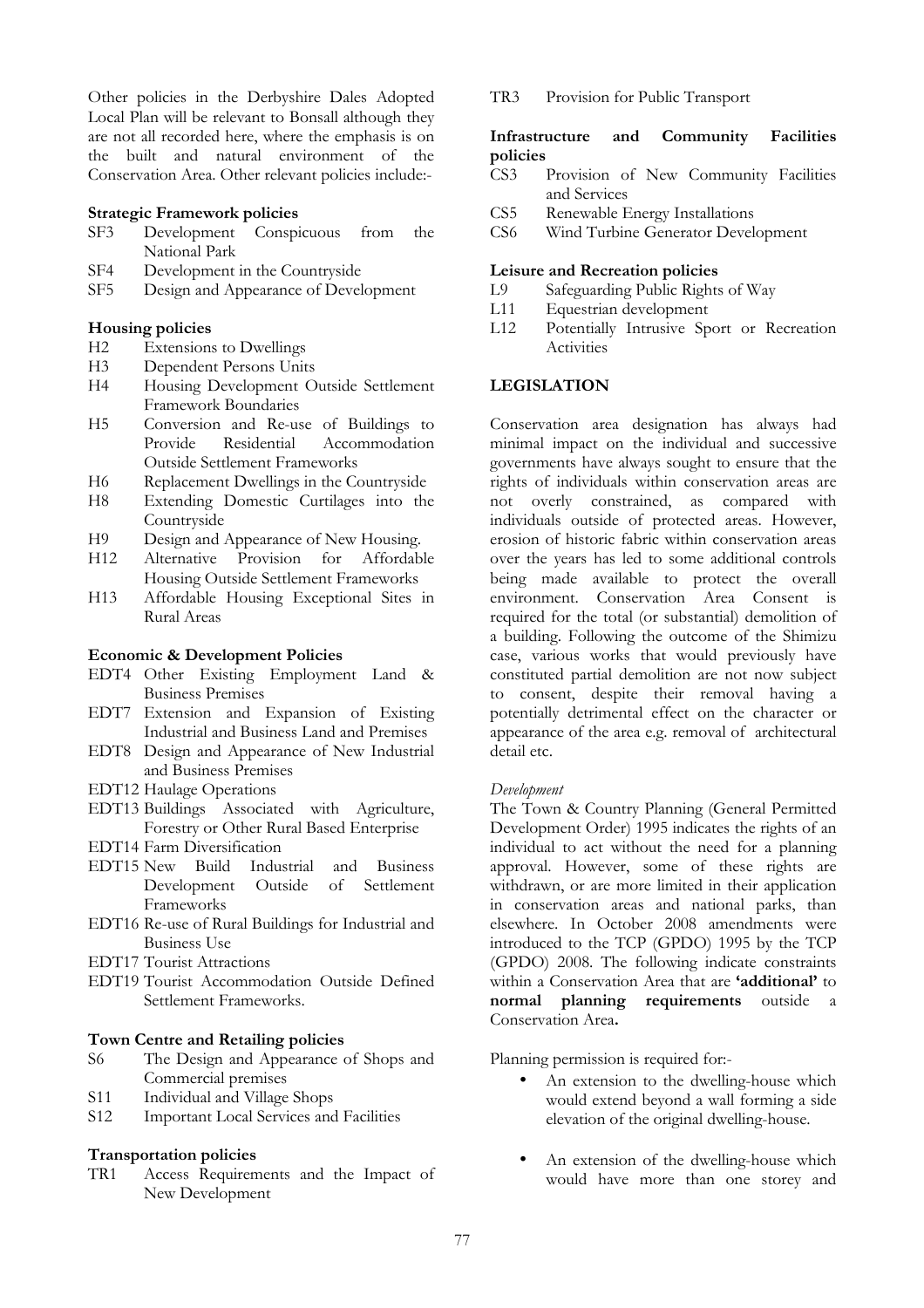extend beyond the rear wall of the original dwelling-house.

- Cladding a house with stone, artificial stone, pebble-dash, render, timber, plastic and tiles.
- The enlargement of a house consisting of an addition or alteration to its roof.
- The provision, alteration or improvement of a building/enclosure/pool or the provision of a container to be used for domestic heating purposes (oil/gas) within the curtilage of a dwelling-house **if** any part of the building, enclosure, pool or container would be situated on land between a wall forming a side elevation of the house and the boundary of the curtilage of the house.

#### **In addition, the legislation in the next paragraph below is relevant in a National Park (which applies to some properties in Bonsall)**

- The provision, alteration or improvement of a building/enclosure/pool or the provision of a container to be used for domestic heating purposes (oil/gas) within the curtilage of a dwelling-house **if** the total area of ground covered by buildings, enclosures, pools and containers situated more than 20 metres from any wall of the house would exceed 10 square metres.
- The installation, alteration or replacement of a chimney, flue or soil and vent pipe on a house **if** the chimney, flue, soil, or vent pipe would be installed on a wall or roofslope which fronts a highway and forms either the principal or side elevation of a house.
- The installation, alteration or replacement of a satellite dish on a house, or within the curtilage of a house **if** it consists of the installation of a satellite dish, on a chimney, wall or roof slope which faces onto, and is visible from a highway or on a building which exceeds 15 metres in height.

#### **Installation of Micro-generation Equipment**  Planning permission is required for :-

The installation, alteration or replacement of solar thermal equipment on a house (or flats) **if** the solar PV or solar thermal equipment would be installed on a wall forming the principal or side elevation of the house and would be visible from the highway, or; on a wall of a building within the curtilage of the house and would be visible from a highway.

- The installation, alteration or replacement of stand alone solar within the curtilage of a dwelling-house **if** it is to be situated within any part of the curtilage of the dwellinghouse and would be visible from the highway.
- The installation, alteration or replacement of a flue, forming part of a biomass heating system on a dwelling-house **if** the flue would be installed on a wall or a roof-slope forming the principal or side elevation of the dwelling-house and would be visible from a highway.
- The installation, alteration or replacement of flue, forming part of combined heat and power system, on a dwelling-house **if** the flue would be installed on a wall or a roofslope forming the principal or side elevation of the dwelling-house and would be visible from a highway.

#### *Trees*

Under the Town and Country Planning Act 1990 (Section 211), subject to range of exceptions, anyone proposing to cut down, top or lop a tree in a conservation area is required to give six weeks notice to the local planning authority. This provides the local authority with the opportunity for bringing the tree under their general control by making a tree preservation order in respect of it. Penalties for contravention are similar to those relating to tree preservation orders.

#### *Conservation Area Consent*

Conservation Area Consent is required for the substantial or total destruction of a building in a conservation area greater than 115 cubic metres. Consideration is given as to whether the building makes a positive contribution to the character and appearance of the Conservation Area. Conservation Area Consent is also required for the demolition of walls, fences and other means of enclosure where planning permission would be required for their construction.

#### *Article 4 Directions*

It is recognized that in some conservation areas, the above criteria only provide limited measures and additional controls may be desirable. The General Planning Development Order (GPDO) therefore